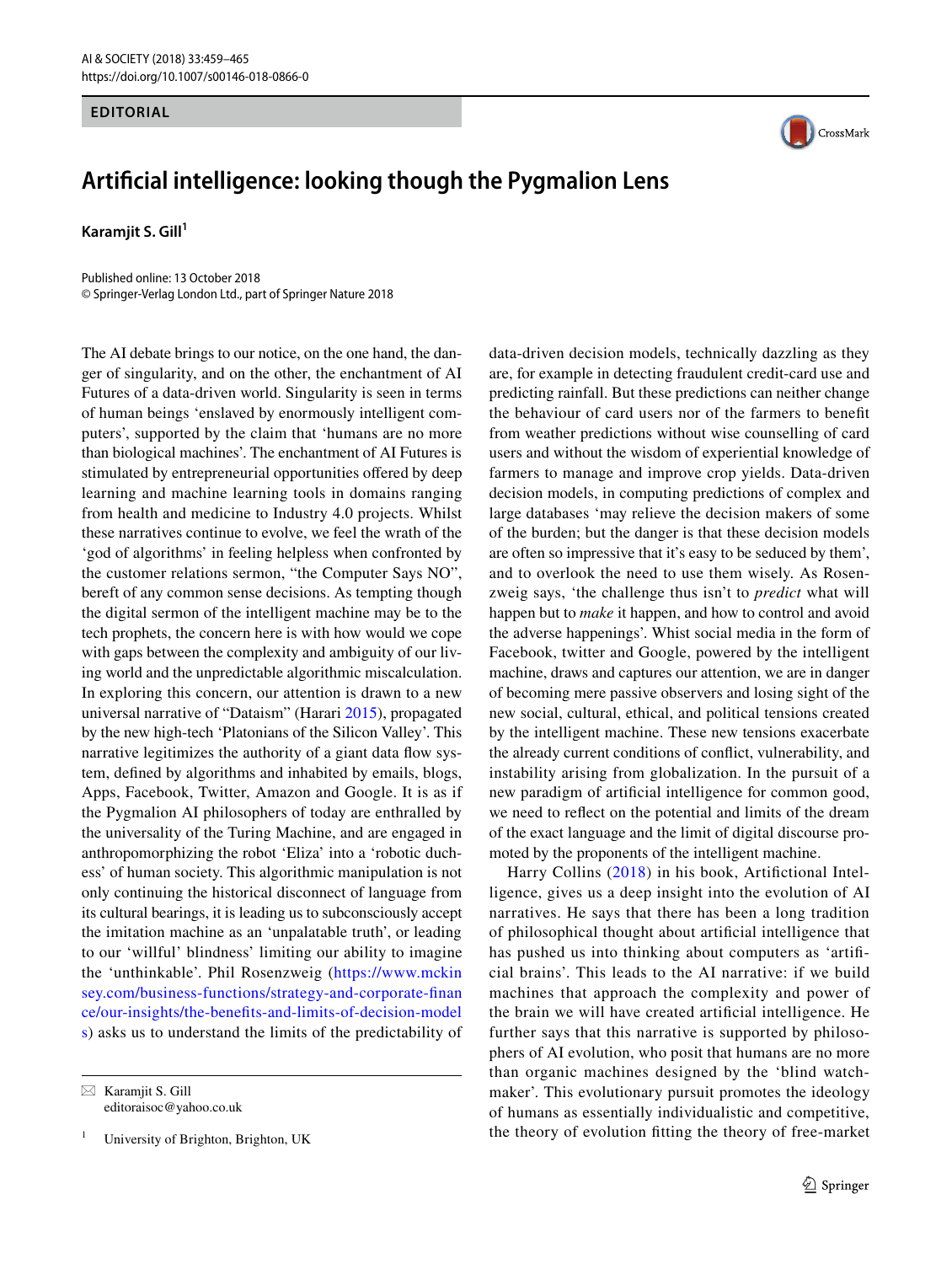capitalism: we machines were born out of evolutionary competition and it is normal for us to continue to follow the competitive rules of the market. It is thus no surprise, Collins argues, that AI enthusiasts have all the industrial and entrepreneurial research resources from tech giants such as Google, Microsoft, Facebook and IBM to pursue their dreams of deep learning, replacing, miming, emulation or reproduction of human intelligence (ibid:29). Collins (ibid. 15) sees through the limit of deep learning as evolutionary algorithms when he argues that human evolution works because the conditions of success are set by nature—the survival of the fittest—a 'bottom-up' process, where as cultural forces are a 'top-down' process. Evolutionary algorithms, however powerful they may be, are essentially 'bottom-up' data processing machines- a brute force—without sensitivity to contexts—social and cultural—i.e., without the socialization process of reaching the level of human intelligence.

Penny [\(2017\)](#page-6-2) in his book, Making Sense, sheds an incisive light into AI with a conception of intelligence as a closed and abstract capacity of logical manipulation in computational terms. He argues that this computational functionalism allowed the divorcing of abstract cognitive processes from a specific physical substrate. If physical contexts don't matter, then it could be claimed that brains do what computers do and vice versa. This preoccupation with abstraction and rejection of material considerations, Penny says, led to trivialization of the non-rational, thereby to the commitment to a programme of pragmatic technical innovation. In this perspective, everything is either seen as an outcome of computation or will soon be computerized—or abandoned. Intelligence is only the most provocative aspect. Such a cultivation excludes the possibility of intelligent action directly upon or with respect to things in the world. Penny further points to the fragility of the techno-centric hype of HCI and reminds us that computer systems are ultimately designed by people and they are, or ought to be, devices for facilitating communication among people. We learn about the technocentric tendency of externalizing social responsibility onto the external object, the computer, as if it has intentions, rather than the designers shouldering their own responsibility. He notes that implicit in this are two dangerous ideas: that sensing, thinking, and action are separate and separable operations; that thinking happens in an enclosed, abstract, quasi-immaterial space of computation isolated from the world, where symbolic tokens are manipulated per mathematical rules. If we are to make sense of our world in is contextual settings, we need to transcend the mathematical logic of reasoning of the AI/ cognitivist paradigm. Cybernetic paradigm, focusing for interaction and integration of the agent or artefact with its environment, provides a holistic causal framework, where agents sense and act in feedback loops, and adaptively stabilize their relation to the world.

Harry Collins (op.cit) goes to the very heart of the AI debate and warns of our surrender, by default, to the machine of intelligent persuasion. He says that it is easy to become enchanted by the actual and potential power of computers as we encounter the idea of them that circulates in the public domain as mechanical masters and human brains. Collins takes issue with Kurzweil's claims that 'the kind of pattern analysis used by the modern programs is the same as that used by human brains, so that if the latter counts as understanding so does the former'. His argument is that whilst human sense making is contextual, the computer lacks context sensitivity in the sense that 'computers don't appreciate context in the intuitive way humans appreciate context in the sense that they are not context sensitive. To be context sensitive is to embed computers in social and cultural contexts in the same way as humans are, and that is the crux of sensitivity'. For Collins, the danger of singularity lies not in the power of the computer but our failure 'to note the deficiencies of the computer, when it comes to appreciating social contexts and treating all subsequent mistakes'. Much worse is the danger of 'allowing ourselves to become slaves of *stupid* computers'. Essentially, for Collins, 'the danger is not singularity but the Surrender! The danger of surrender increases as social media and computer mediation is perceived as socially embedded, as a result we tend to pay *misplaced deference to machines*'.

James Williams in his book, Stand Out of Our Light ([2018\)](#page-6-3) argues that a 'next-generation threat to human freedom has emerged in the systems of intelligent persuasion that increasingly direct our thoughts and actions. As digital technologies have made information abundant, our attention has become the scarce resource—and in the digital "attention economy", technologies compete to capture and exploit our mere attention, rather than supporting the true goals we have for our lives. For too long, we've minimized the resulting harms as "distractions" or minor annoyances. Ultimately, however, they undermine the integrity of the human will at both individual and collective levels. Liberating human attention from the forces of intelligent persuasion may therefore be the defining moral and political task of the Information Age'.

This attention seeking persuasion force is exhibited by the Internet that opens up the possibility of the sharing of a single story, amplifying it further over a large group of people and populations. The danger is that this amplification of a single story offers a single business model of communication, excluding complexities, ambiguities and diversities of people and societies. While human societies are open to complexities, ambiguities and diversities, and imperfection, technology can only follow predetermined rules, however cleverly they are learned. The Internet Health Report [\(https://internethealthreport.org/2018/\)](https://internethealthreport.org/2018/) notes that 'unhealthy aspects of the Internet have been constant: many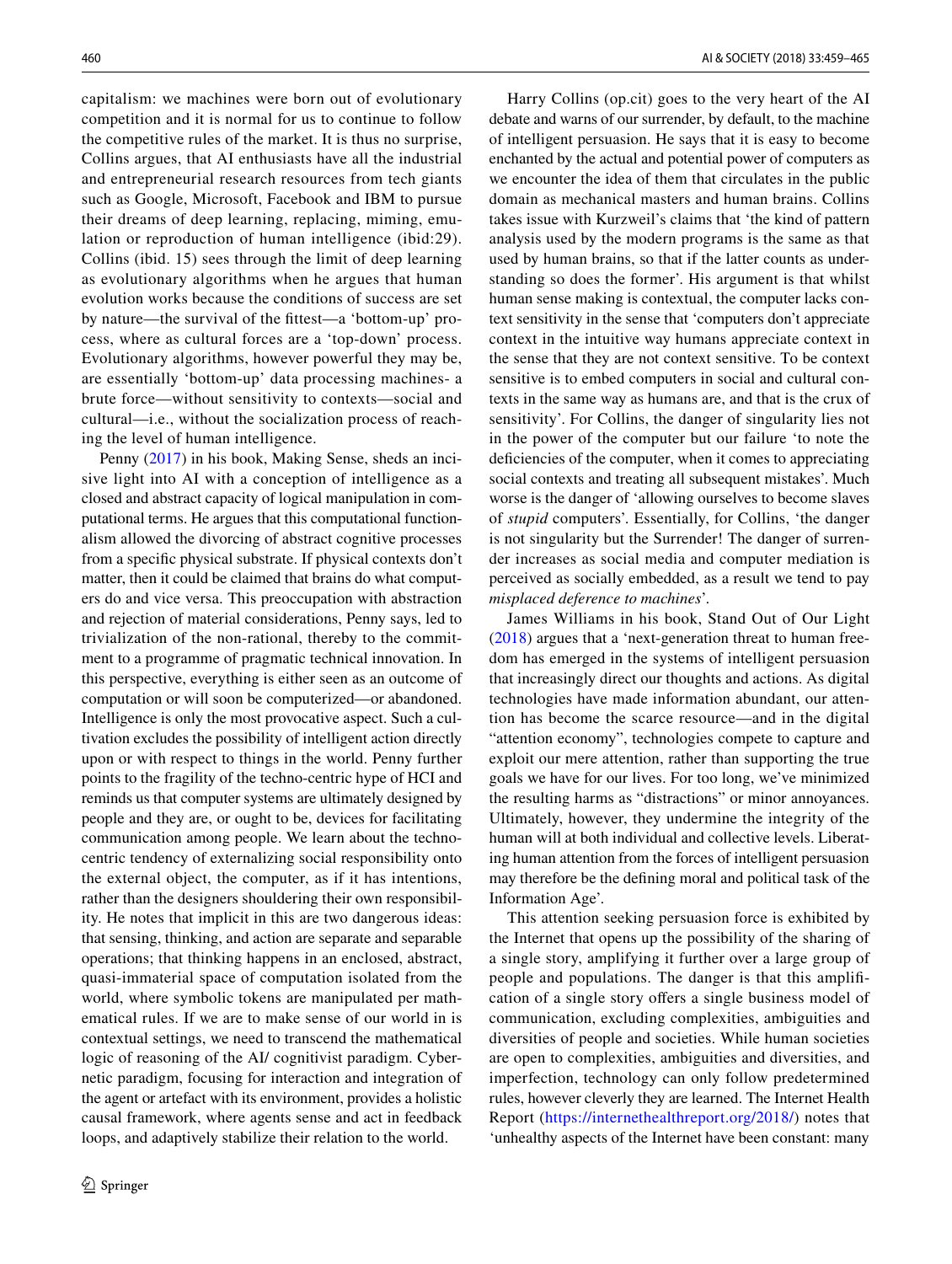have started to argue that technology companies are becoming too dominant; social media has been weaponized as a tool of harassment; our personal information has been stolen; and democratic processes have been undermined by the manipulation of online media and ads. However, more people are opening their eyes to the real impact the Internet has had on our societies, economies, and personal wellbeing'. "We are beginning to see the health of the Internet as not just a technical issue, but a human one". A question arises as to how can those who are silenced by the Internet cope with 'the presence of unchecked assumptions, prejudiced language, discriminatory communication, replication of the socio-culturally affirmed conduct, the overarching cultural web of meaning, and the perpetuation of status quo communicative action?' And how can interlocutors of inter-cultural communication understand and deal with the presence of the masks of discrimination and silence?, and how can we overcome the 'cultural constraints' that 'may impede out-group members from knowing how to notice, interpret, or act upon silence-mediated sequences'. One of the reasons lies in the linguist gap in translation from one language to another, for example the 'ambiguity of translations from one language to another of the untranslatable'. Although modern day digital Platonians pursue their belief of making robots, (in some cases with admirable social intentions, e.g., social robots), behave more like humans, the deep concern is that we get so immersed in this self adaptive machine learning process and so encompassed by it, that we mostly take it for granted. Seldom, if ever, do we stop to ask what technology is. Failing to ask that question, we fail to perceive all the ways it might be shaping us. The danger is that in this process of humanization of the robot, we may not only get deskilled as relational beings but become so shaped in the image of the robot that we may lose our nerve as human beings. As instrumental reason continues its march in the guise of machine learning algorithms, we see an increasing manipulation of data to support and control institutional and organizational structures. Moving beyond their (algorithms) role as computational artefacts, what concerns us is how these algorithms take account of the limits of our 'entrenched assumptions about agency, transparency, and normativity'.

*AI&Society* authors in this volume continue these AI debates, proving insights into AI futures, raising issues of ethics, trust and morals, articulating and debating alternative scenarios and visions, seeking opportunities and applications for societal benefit, as well as, expanding AI horizons through a synthesis of arts, science and technology.

Mulgan (this volume) provides an alternative human–machine collaborative approach to the dominant debate about artificial intelligence that starts with the capabilities of existing or emergent technologies—machine learning, deep learning, computer vision, natural language processing and so on—and then asks where these might be used. He sees the cultivation of collective intelligence as humanity's greatest challenge to making use of the full potential of AI technologies and finding new ways to harness the insights of large groups, in fields ranging from citizen science to democracy. For example, the rapid advances in artificial intelligence and machine learning have already enabled new ways of capturing, analysing and learning from large amounts of complex data. His concern is that the vast majority of practice, policy and research has given little attention to the potential for innovation when human intelligence and machine intelligence are combined, in particular, how could AI be used to address complex social problems?

We wonder whether Marx's concept of distributive justice articulated by Costa (this volume) would contribute to the methodological approach to collective intelligence, for example in the formalization of principles for citizen participation and engagement in the democratic decision-making. Further in what ways the formalization allows for the categorization of logical mechanisms that may be involved in a variety of socio-political reasoning? In particular, in what ways the formal modelling of principles of distributive justice may leverage the simulation study of the impacts on different citizen engagement scenarios, and in what impact these scenarios operating under different principles of distributive justice, may have on the societies where they are inserted?

In view of the increasing interest in the human dimension of interaction in the transition from robotics to AI agents, Yajnik (this volume) situates Polanyi's tacit knowledge in an operational framework of this interaction. Much knowledge resides in forms that are not articulated. Moreover, the presence of such knowledge in an agent is expressed by the ability of the agent to execute certain tasks. Polanyi's criterion has been put to practical use in several areas, from the content of education to the question of inter-cultural dialogue and also independently developed to highlight the subtleties that arise when deploying digital technology to serve as an interface between human beings. He argues that a category of 'implicit' knowledge, intermediate between Explicit and Tacit, arises, and says its articulation to a substantial extent can be conveyed verbally. Although Implicit may lack the precision or crispness of the Explicit but by contrast, it holds even greater sway on the agent empowered to interpret it than the Explicit due to deep values it carries. Due to this importance, it makes sense to enable future AI agents with this category of knowledge as well, especially if we are interested in exploring issues of the alignment of human values and machine attributes.

Ennals (this volume) brings into play Schank and Abelson's 1970s work on scripts and the historical Shakespearean Script to give us an insight into the Brexit (British Exit from the EU) Wars of the Roses, with intrigue behind the scenes, while major events continue in public. In the spirit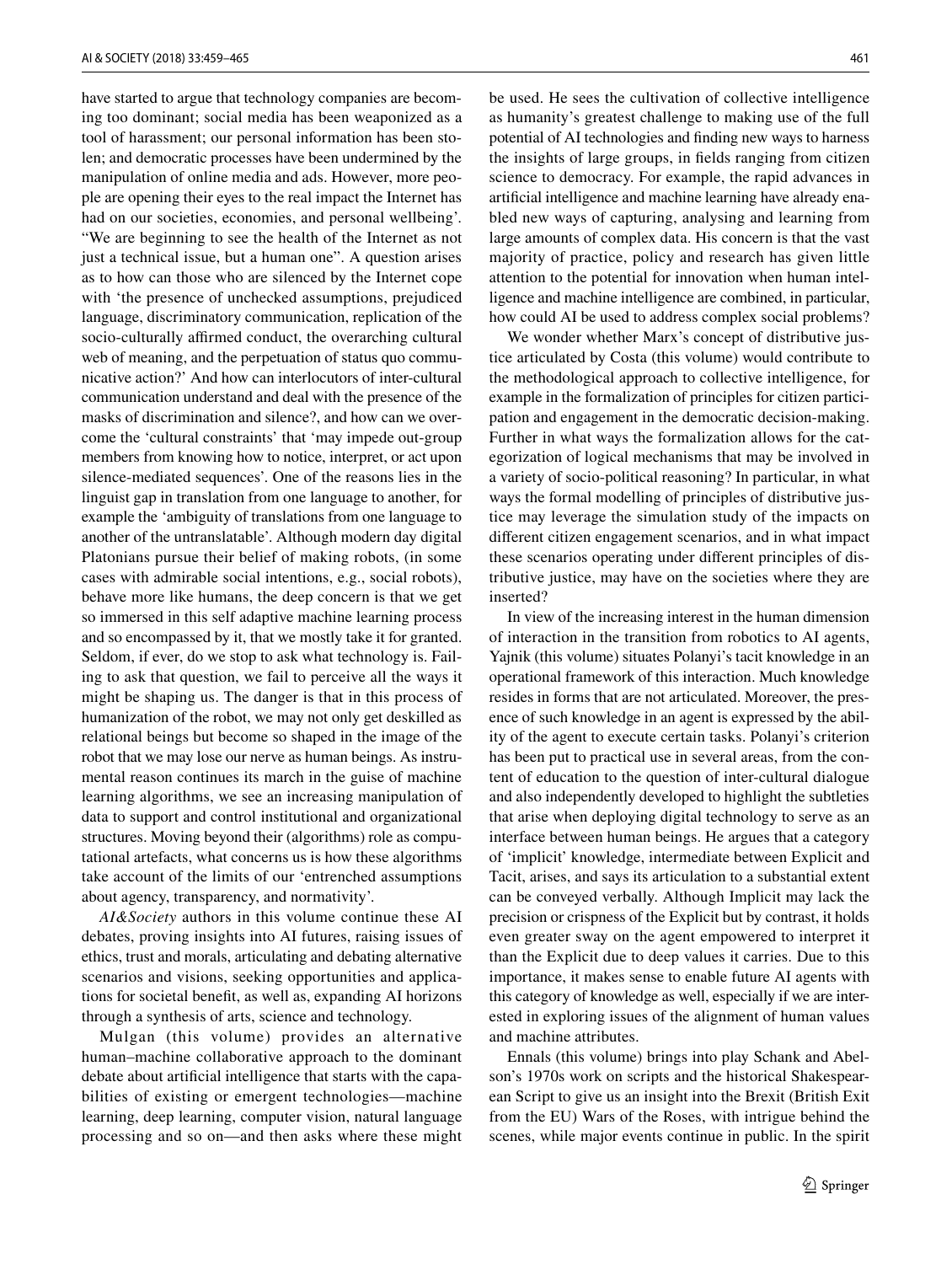of 1970s AI work of Abelson and Colby at Yale in simulating belief systems, we observe how "The Young Gentlemen of Etona" appropriate new media in propagating myth making and alternative facts about Brexit. Rather than the protagonists shedding light into the complexities of Brexit, we observe a Shakespearean power struggle between ambitious individuals.

Nadin (this volume) weaves a historical insight into the "theology" of the reductionist–deterministic view of the world and possible 'black spots' that result from fundamental assumptions informing scientific activity of using pre-developed tools for the production and analysis of large data sets. He says that science practitioners have tacitly accepted reproducibility since the early stages of the Cartesian grounding of the experimental method, i.e., the reductionist–deterministic model. Experiment was always congenial to inquiry; reproducibility affirmed an expectation that became the epistemological premise: determinism. This was never a matter of philosophy, as some frame it, but one of practical consequences. Replication of experiment, or for that matter of medical treatment, has become a matter of public concern because it is not about one or another scientist, or physician, missing the expected threshold of acceptance. This is about failed science in an age of higher than ever expectations, given the significance of knowledge in general, and, in particular, of the living, for the future of humankind. The critical re-evaluation of the epistemological premise is the only rational path left to pursue. Indeed, machines are pre-determined and reproducible tools, functioning and repetitive. But they are not science about the living. In view of progress in science, it is only logical to think that reductionist and deterministic explanations are begging for complementary perspectives. This in itself is an argument that cannot be ignored. Nadin further asserts that causality, i.e., how and why things change regardless of their specific nature, proved to be richer than what classical determinism ascertained. Determinism, the characteristic causality of physical phenomena, is convincingly relevant to the physics and chemistry of the living. Non-determinism, describing a relation between cause and effect that takes the form of a multitude of possible outcomes, sometimes contradictory, pertains to change as an expression of something being alive, influencing its own change. The causality specific to interactions in the living, which is purposeful, includes, in addition to what the laws of physics describe quantitatively, the realization of significance. The machine model of reductionist determinism, made explicit in the Cartesian perspective, was the clock, followed by hydraulic, pneumatic, electric, and all kinds of engines. In our days, they are replaced, in their role as the model of the human, by the computer, imitate some human activity, and augment human abilities. It is an expression of applied knowledge, informed by human creativity. With the advent of the "machine of machines"—the computer—the human being became the tool of its own tool—a reduction. This understanding is objectified in ideology—the logic of our ideas—pretty much like that declared in the theology of physics and chemistry, to which the living has been reduced. Moreover, the algorithmic machine would have to handle the ambiguity of meaning characteristic of living processes. For this we need appropriate means of representation—unavailable at present—and a new notion of intelligence: action entailed by understanding and resulting in variable degrees of self-awareness. The spectacular performance associated with deep learning and reinforcement learning, as well as, with neuromorphic computing, takes place at the syntactic level because algorithmic computation is by its condition data-driven. No such a computation, regardless whether it is called "brute force" (as the performance in chess with Big Blue and is successor Watson), AI, deep learning, etc., is associated with the realization of meaning. Machines have no idea what music is, or what a painting is, what a game is (although they can win in every game embodied in a machine). No matter how much more computation is aggregated in all kinds of applications such as AlphaGo, there is no indication of achieving anything comparable to the dynamics of the self-awareness associated with the living.

Stephen J. DeCanio (this volume) reflects on the games AIs would play with humans, and how AIs would deal with the multiple equilibria of the AI's behaviour towards humans. Although the behaviour of superintelligent AI towards humans cannot be known in advance, it is possible to speculate as to its ranking of alternative states of the world, and how it might assimilate the accumulated wisdom (and folly) of humanity. What if AIs are able to select a *moral system* in addition to simply ranking outcomes. What if AIs would seek to maximize their "utility", whatever the utility function that had been programmed originally into the AIs or its seed-predecessors. This leads to potentially 'horrible' outcomes for humans if the programming is faulty. It is unclear, however, what programming *would* constitute a morally acceptable framework for the AI's functioning? It is possible that a sufficiently capable AI, after assimilating humanity's accumulated wisdom (and history of unwisdom), would lead to conclude that there is a Natural Law morality that is built into the structure of reality. This set of guiding principles would not necessarily be deduced from prior assumptions, although there would be logical connections between the principles and the actions that express them. Needless to say, the Natural Law tradition runs counter to a relativism that holds moral principles to be arbitrary, subjective, and culture-bound. However, it is not inconsistent with the revelation-based moral codes as developed by the great religious traditions. Nevertheless, there would seem to be no *a priori* guarantee that a sentient AI would discover and adopt something like a Natural Law ethic.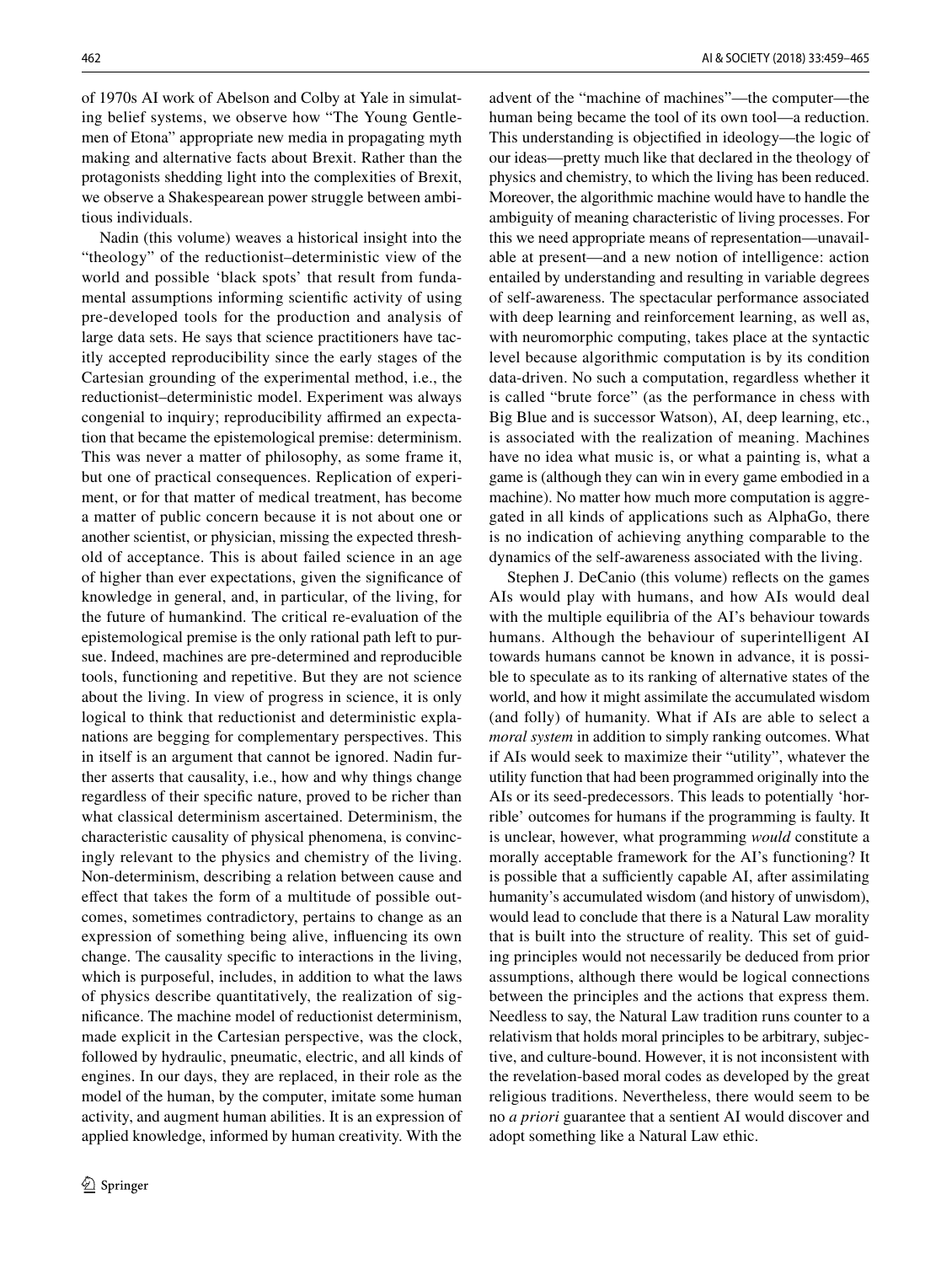The adherence to anthropomorphisms in intelligent robotic research advocates that there is no distinction between mind and machines and thus the argument goes that there are possibilities for machine ethics, just as human ethics. Nath and Sahu (this volume) note that unlike computer ethics, which has traditionally focused on ethical issues surrounding human use of machines, AI or machine ethics is concerned with the behaviour of machines towards human users and perhaps other machines as well, and the ethicality of these interactions. For these authors, having a mind and subjective feeling is necessary to be an ethical being. Having a mind is, among other things, having the capacity to make voluntary decisions and actions. The notion of mind is central to our ethical thinking, and this is because the human mind is selfconscious, and this is a property that machines lack, as yet. If the mental world is irreducible and we have a reasonable assurance that mind at any cost stands beyond the horizon of the physical world, we can make a safe bet that mind has a reality of its own and that AI theory of all sorts fails to understand the inner dynamics of the mind. If it fails to explain the subjective character, it fails to become an artificial moral agent. Thus, the very idea of an artificial moral agent or machine ethics fails to be a moral agent and it is because of the fact that the question of 'why be moral?' is not applicable to an artificial moral agent; rather it is applicable to subjective beings only. And if we are not drawing the difference between mind and machines, we are not only redefining specifically human mind but also the society as a whole.

Daniel First (this volume) takes to task Yuval Noah Harari's idea (Homo Deus) that technological advances of recommender systems will usher in a significant shift in how humans make decisions, for example, when people turn to Big Data recommendation algorithms to make important decisions for them. First agrees that Harari is the first to bring to the forefront of public consciousness that the field of Data Science may have implications for how human agency, politics, and the pursuit of good life will transform over the coming decades. He, however, argues that Harari's conception of the future implications of recommendation algorithms is deeply flawed, for two reasons. First, users will not rely on algorithms to make decisions for them because they have no reason to trust algorithms, which are developed by companies with their own incentives, such as profit. Second, for most of our life decisions, algorithms will not be able to be developed, because the factors relevant to the decisions we face are unique to our situation. He offers an alternative depiction of the future: instead of relying on algorithms to make decisions for us, humans will use algorithms to enhance our decision-making by helping us notice information and consider the most relevant choices first. A question arises as how will we know when to trust the recommendations of computational algorithms, when we often do not have access or understanding to their thought processes nor, often, the objectives of their creators? Could we ever develop new ethical standards or institutions that oversee whether algorithms are actually helping users and when they are hurting them? The rapid technological advances of machine learning highlight the centrality of awareness of the limitations of algorithms and of our reliance on them. If we take the time to think through these ethical considerations, we can take the steps necessary to ensure that algorithms help bring us closer to a more 'perfect' society.

In envisioning the impact AI tools such as deep learning and machine learning, we need to be critically observant to the inter-relations between the computer and the human, especially the anthropomorphizing of the computer. Klowait (this volume) alerts us to the long-held assumptions of anthropomorphism to the design of human–computer interaction (HCI) tools, and the way Nass' and Reeves' media equation paradigm challenges these assumptions. We see the prevalence of anthropomorphism, when users unconsciously treat computers as genuine 'interactants'—extending rules of politeness, biases and human interactive conventions to machines. Klowait further surmises that although the notion of anthropomorphism as the creation of an illusory human is incompatible with the media equation, there is no need to accept the criteria for human interaction posited by it as a theoretical concession.

Seth Baum (this volume) take a pragmatic view of AI futures, seeking reconciliation between the short-term— "presentist" and the long-term—"futurist", based on a mutual interest in AI. He further proposes a realignment of two new factions: an "intellectualist" faction that seeks to develop AI for intellectual reasons (as found in the traditional norms of computer science) and a "societalist faction" that seeks to develop AI for the benefit of society. Baum argues in favour of 'societalism' and offers three means of concurrently addressing societal impacts from near-term and long-term AI: (1) advancing societalist social norms, thereby increasing the portion of AI researchers who seek to benefit society; (2) technical research on how to make AI more beneficial to society; and (3) policy to improve the societal benefits of all AI. In practice, it will often be advantageous to emphasize nearterm AI due to the greater interest in near-term AI among AI and policy communities alike. However, 'presentist' and futurist 'societalists' alike can benefit from each others' advocacy for attention to the societal impacts of AI. A reconciliation between the presentist and futurist factions can improve both near-term and long-term societal impacts of AI. There are ample opportunities to concurrently address both near-term and long-term AI impacts, including by establishing societalist social norms within AI communities, by advancing technical research that improves societal outcomes for all types of AI, and by advancing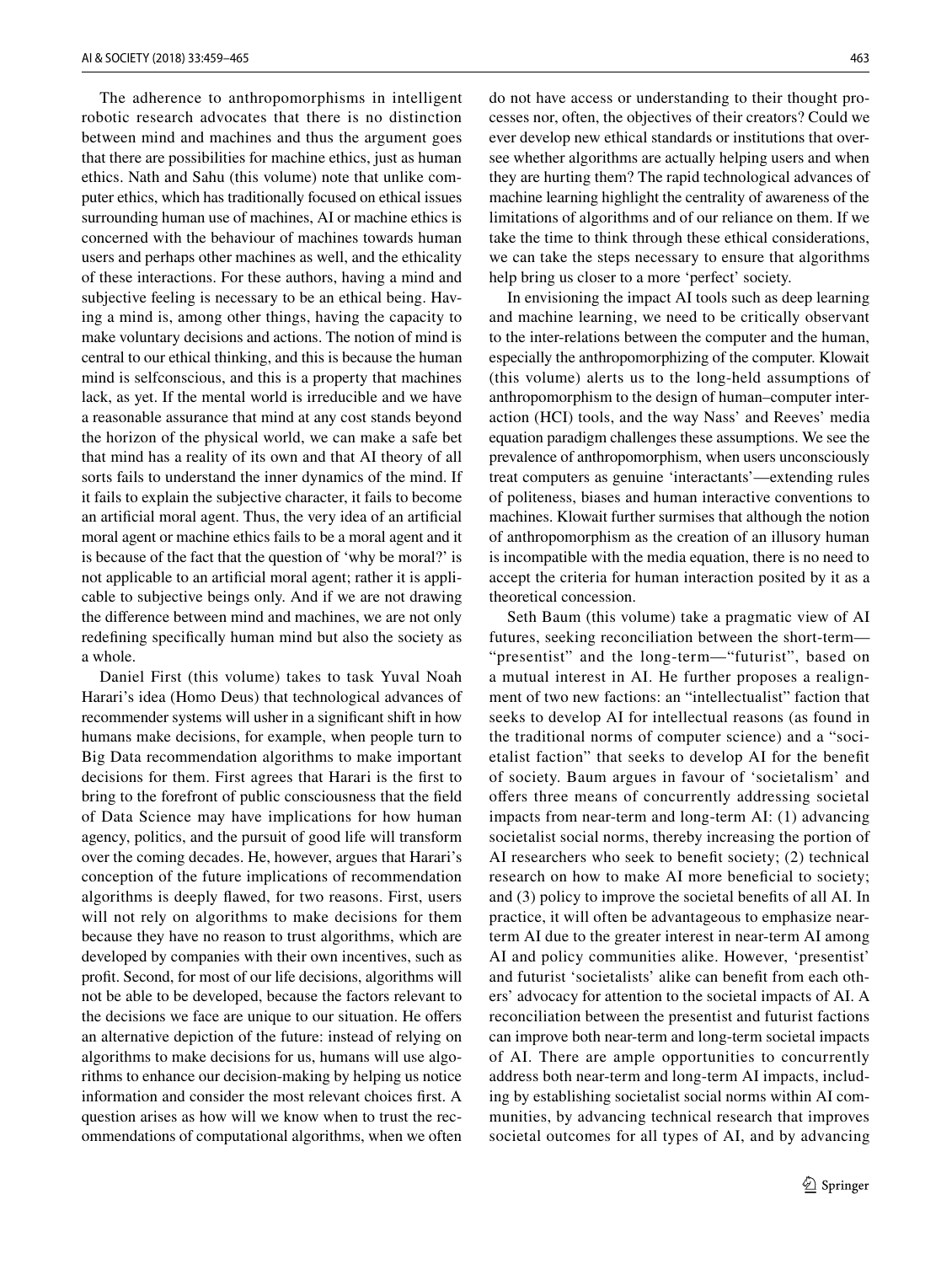public policy that improves the governance of all types of AI. Making progress on these three fronts will take effort, which is precisely why those who worry about AI impacts should not drain their energy on internal disputes.

In the pursuit of technological innovation we meet exemplars of recommender systems that support social and informational needs of various communities and help users exploit huge amounts of data for making optimal decisions. For example, Zhitomirsky-Geffet and Zadok (this volume) propose a recommender system for assessment and risk prediction in child welfare institutions in Israel. They provide a tool for objective large-scale analysis of the institution's overall state and trends, which were previously based primarily on the institution supervisors' subjective judgment and intuition. The system automatically summarizes this data into collective knowledge based on the devised inference rules and makes it easily accessible and comprehensible to experts in the field. It is noted that the proposed system has great practical and social impact as it may help identify and avert potential problems, malfunctions, flaws, risks and even tragic incidents in child welfare institutions, as well as, increase their overall functioning levels. It may provide assistance to the supervisory staff in decision-making, resolving problems and difficulties in the control process that were previously unsolved, and early identification of risks and crises at the institutional levels, with criteria that directly influence the institutional populations. It is also suggested that as a long-term social implication, the system may also help reduce inequality and social gaps in the long term in particular society.

In the exploration of societal opportunities of designing AI futures, Chacin's work on Echolocation Headphones (this volume) illustrates the way the synthesis of arts and sciences can lead to the design of wearable technologies for societal benefit. The synthesis derives from the integration of assistive technology and art, involving the mediation of sensorimotor functions and perception from both, psychophysical and conceptual mechanics of embodiment. The idea of embodiment in the design of wearable technologies, relating to the provenience and performance of tools designed for inner empirical contemplation on sonic vision, provides a way of reflecting and learning about the construct of our own spatial perception. From an artistic perspective, this Assistive Device artwork brings interaction, playfulness, and perceptual awareness to its users. Utilizing sound as a means of spatial navigation is not imperative for sighted subjects, but this device shows that the experience of sensory substitution can be achieved regardless of skill. It also exemplifies the ability and plasticity of the brain's perceptual pathways to quickly adapt from processing spatial cues from one sense to another. This growing interest in designing intelligent robotic tools for social application is illustrated by Bousseta et al.'s (this volume) project on 'Brain-Machine Interfaces'

(BMI) that seeks to enhance life and improve the independence of disabled people.

Maša Jazbec et al. (this volume) reflect on the way art practice and interactive installations bring along an important responsibility, which in itself is a subject of exploration of the contemporary society. In their art installation, idMirror, they explore whether the audience responses to idMirror reflect the differences in their cultural backgrounds. The central part of the idMirror project is to show how variable human identities can be in the age of information societies and what human reactions to these issues can be. Artists can certainly play a significant role in enlightening the broader society in the sense to trigger their critical thinking about the access and usage of their own personal data on the Internet. Art should not become just an ornamental styling used for making data more pleasing or consumable, but a powerful statement about the world we live in. The idMirror project can serve as an example of how we can use social media data to create aesthetic representations and experiences while also provoking a critical thought about the world we live in.

As we are faced with data-driven decision-making, the concept of data physicalization for remote monitoring emphasizes the importance of designing life-like movements for conveying meanings. Also, having a physical display that exhibits the qualities of a living organism seems to enrich the meanings. The evaluation of the system in a public space, such as a media art installation, presents an alternative way to test novel systems and observe reactions of first time users. However, physical animation is not enough. The combination with tactile feedback proves to be fundamental in order to let people experience different characteristics of the data displayed by the shape-changing surface of the Vitals. The interplay between visual and tactile clues in Vital+ Morph, Alberto Boem, (this volume) suggests a careful consideration of the design and distribution of these two sensory characteristics among the interface. Moreover, this interplay helps users increase their sense of closeness and engagement with the data. In a similar way it can help the distant persons to share physiological signals, thereby facilitating and promoting connectedness by making distant people feel closer. It seems that people tend to interpret shared physiological signal (such as heartbeat) as a part of the other, which suggests to them that a distant person is physically closer. A single signal can become a representation of an entire absent body, in the form of "presence-in-absence", representation of the distant other. It is proposed that interactions with shape-changing materials have the potential to shift data exploration from a purely analytic activity to a more phenomenological one. It is noted that only by increasing the diversity in the digital ecosystem will it be possible to understand and evaluate what kind of display and metaphor works better, and for what type of data. This will tell the extent to which people would like to